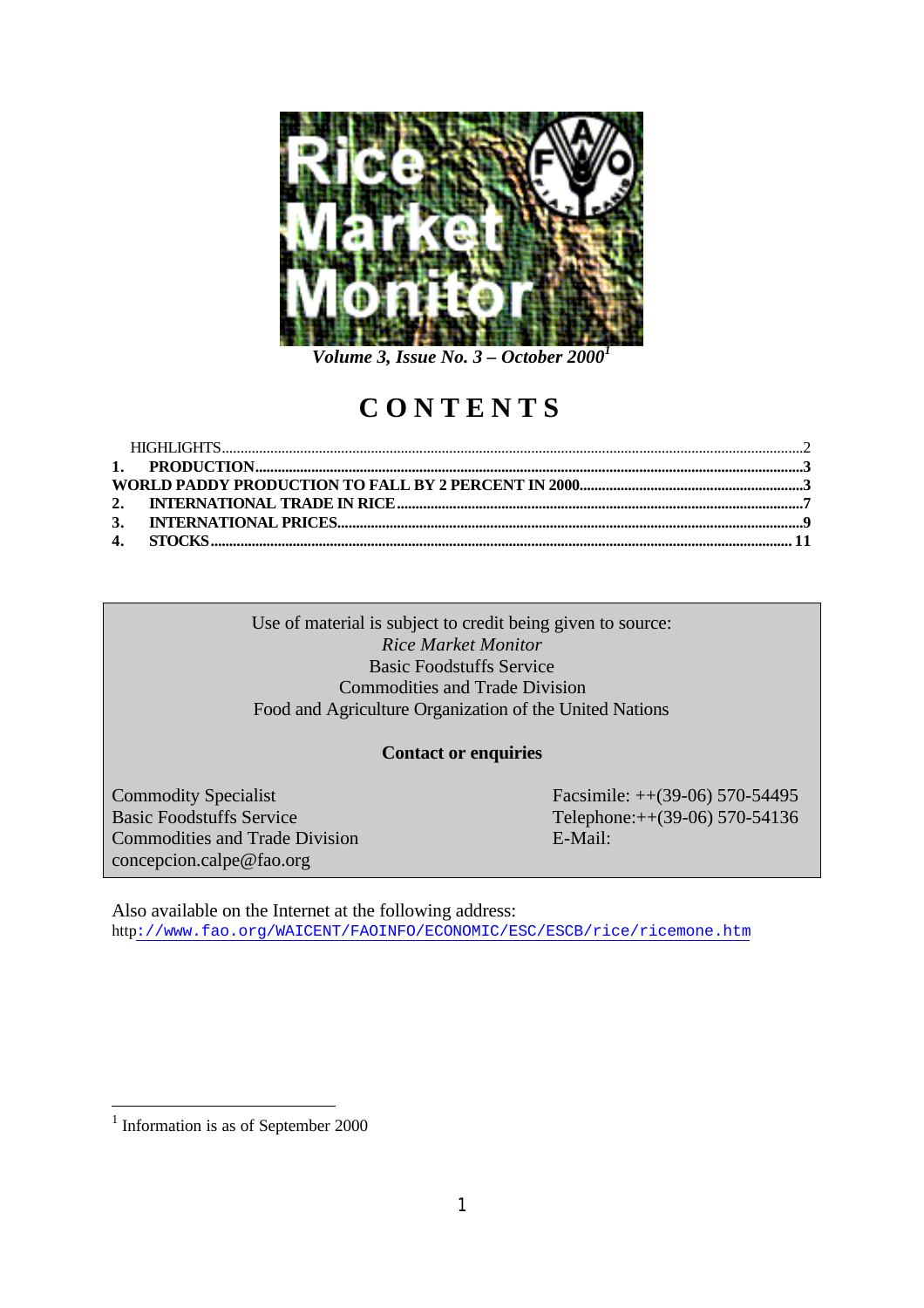## *HIGHLIGHTS*

- Overall, global paddy production in 2000 is forecast to decline by 13 million tonnes to 594 million tonnes, about 2 percent less than last season. The contraction reflects a widespread shift towards other crops, induced by the weak rice prices that have prevailed since last year, and weather-related damage in a number of countries.
- The current forecast for rice trade in 2000 remains unchanged at 22.4 million tonnes, in milled equivalent. At this level, international rice trade volume would be 11 percent below last year's and about 19 percent lower than the 1998 peak. Rice trade is expected to improve slightly in 2001 at 23 million tonnes. However, this is still a very tentative forecast.
- With plentiful supplies in most of the major importing and exporting countries, international rice prices have remained under downward pressure. The FAO Export Price Index for Rice (1982-84=100), which has been falling since the beginning of the year, declined by a further 1 point to an average of 94 points in September, its lowest average since September 1993. Even the weather- related difficulties faced, of late, by a number of major producing countries have failed to re-invigorate the market. In addition, Indonesia's recent announcement that it will halt rice imports for the remainder of the year has dashed hopes for a price recovery.
- FAO's latest forecast for world rice stocks at the end of the marketing **1999/2000** seasons has been revised upward to close to 62 million tonnes, or 5 million tonnes above their opening levels. However, for the marketing seasons ending in **2001**, utilization might outpace production, which would imply some stock draw-down globally.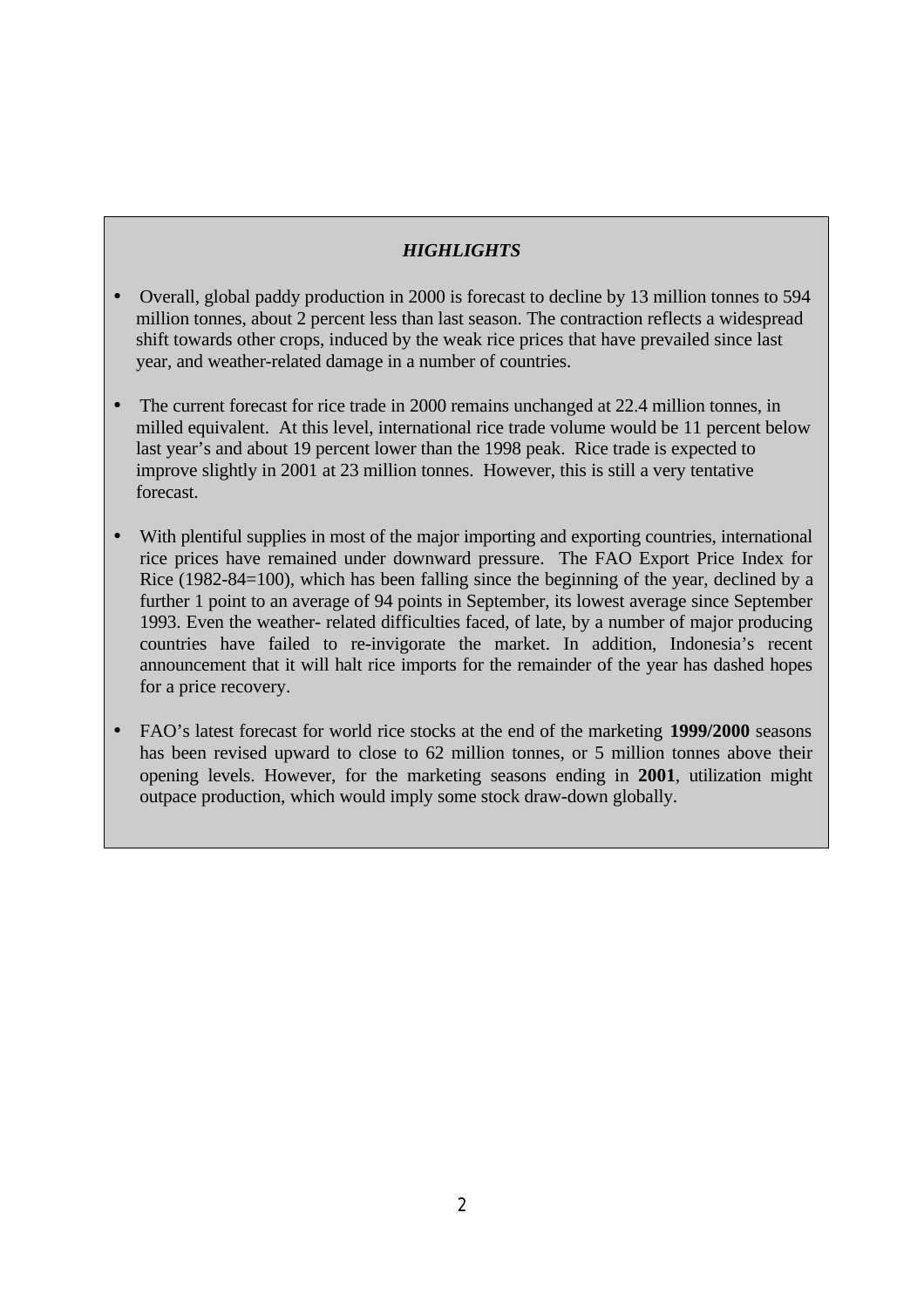## **1. PRODUCTION**

#### **WORLD PADDY PRODUCTION TO FALL BY 2 PERCENT IN 2000**

Overall, global paddy production in 2000 is forecast to decline by 13 million tonnes to 594 million tonnes, about 2 percent less than last season. The contraction reflects a widespread shift towards other crops, induced by the weak rice prices that have prevailed since last year, and weather-related damage in a number of countries. Indeed, severe weather disturbances have affected rice crop prospects and supplies in many countries in Asia. In this region, heavy monsoon rains, tropical storms, and typhoons have resulted in floods thereby causing havoc to a number of countries in the Northern Hemisphere, including China (Mainland), India, Bangladesh, Nepal, Cambodia, Thailand, Viet Nam and Laos. In the Southern Hemisphere, the 2000 paddy season has been generally concluded and planting of the 2001 paddy crops has started in a number of countries.



*1.1 ASIA*

#### **Paddy production is Anticipated to Fall due to Unfavourable Factors**

A combination of floods currently affecting several Asian countries and lower planted area is not auguring well for the region's paddy production. As a result, the region's 2000 paddy output is forecast to decline by 11.5 million tonnes to 541 million tonnes.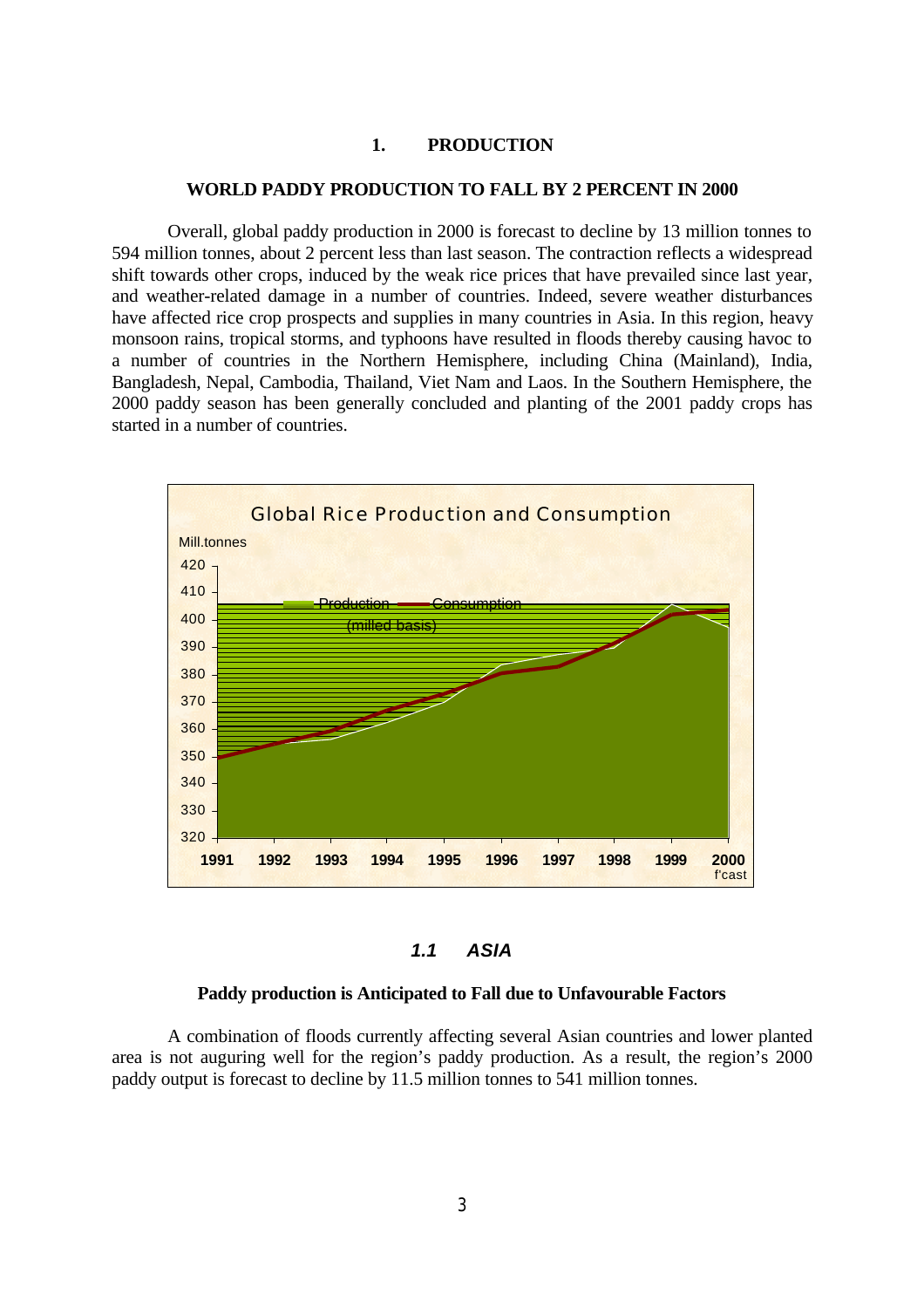#### **Northern Hemisphere**

In *China* (Mainland), harvesting of the single-rice crop is near completion in most parts of the country while gathering of the late-double crop in the South is just starting. Overall paddy production and planted area are forecast to decline this year, a tendency that is consistent with the grain policy to cut production of poor quality varieties launched in 1999. As a result, paddy production for the current season is expected to decline by about 12 million tonnes from last year to 186 million tonnes. In the *Philippines* harvesting of the main paddy crop is underway. Despite adverse weather conditions prevailing in recent months, total production is forecast to increase by 200 000 tonnes above last season's 12 million tonnes. In *Thailand*, harvesting of the main season crop is about to start. Despite severe floods in August and September, total paddy output for the 2000 season is forecast at about 23 million tonnes, unchanged from the previous year. About 645 000 hectares of paddy have been reportedly damaged or destroyed by severe floods in the rice growing areas in the north-east regions. However, weather seems to have favoured rice production in other areas above the flood level, which could compensate for the crop losses elsewhere. In *Japan*, rice harvesting is underway and will extend into November. A bumper rice harvest is expected following favourable weather conditions. Faced with large stocks, the Government is considering a number of policy options to reduce their size, including stepping up emergency rice aid. In the *Republic of Korea*, the main rice harvest is underway. Rice production is expected to decline by about 200 000 tonnes to 7.0 million tonnes. The *Democratic Republic of Korea* has announced paddy losses of more than 400 000 tonnes due to drought and floods earlier this year. In *Viet-Nam,* a loss of about 500 000 tonnes was reportedly provoked by the worst floods in 40 years. The most affected areas are the Mekong Delta provinces of Long An, Dong Thap and An Giang. Heavy rain in the Red and Mekong Deltas areas are likely to delay harvesting of the  $10<sup>th</sup>$  month rice scheduled for mid October in the North and for late September in the South. Current forecast points to a  $10<sup>th</sup>$  month paddy crop of around 8.3 million tonnes, or slightly less than last year. Despite the impact of flood damage, total paddy production is forecast at 32 million tonnes, about 300 000 tonnes more than in 1999. This anticipated increase assumes a good winter-spring crop yet to be planted. *Cambodia* is also coping with the most serious floods in 70 years, although water has begun receding. Seventeen of the country's 23 provinces were affected and more than 270 000 hectares of rice were damaged or destroyed. Delays in ongoing land preparation, transplanting and planting of the main wet season rice were also incurred. In contrast to widespread flood damage in the river delta, drought in areas such as Kampong Spoe province also destroyed a number of rice nurseries. As a result, the outcome of the 2000 rice season remains highly uncertain. Latest estimates indicate that in *Laos* some 45 000 hectares of paddy were damaged by floods in the central and southern parts of the country. In *India*, following serious drought in a number of western and southern states, severe floods during the monsoon have devastated parts of the country. The majority of the flood-affected regions are rice producing areas, accounting for about 52 percent of total Kharif (monsoon) rice production. The outlook in major rice surplus states of Punjab, Haryana and most parts of Utar Pradesh remains favourable. Rain precipitation has been irregular in Bihar, Madhya Pradesh, West Bengal and Orissa where the rice is rainfed. As a result, the 2000 production may be lower than the current estimate of 133 million tonnes. In late August, the Government announced the minimum support price for paddy for the 2000 marketing year at 5 100 rupees per tonne (US \$112 per tonne) for common varieties and 5 400 rupees per tonne (US \$118.7 per tonne) for "Grade A" varieties, about 3 percent more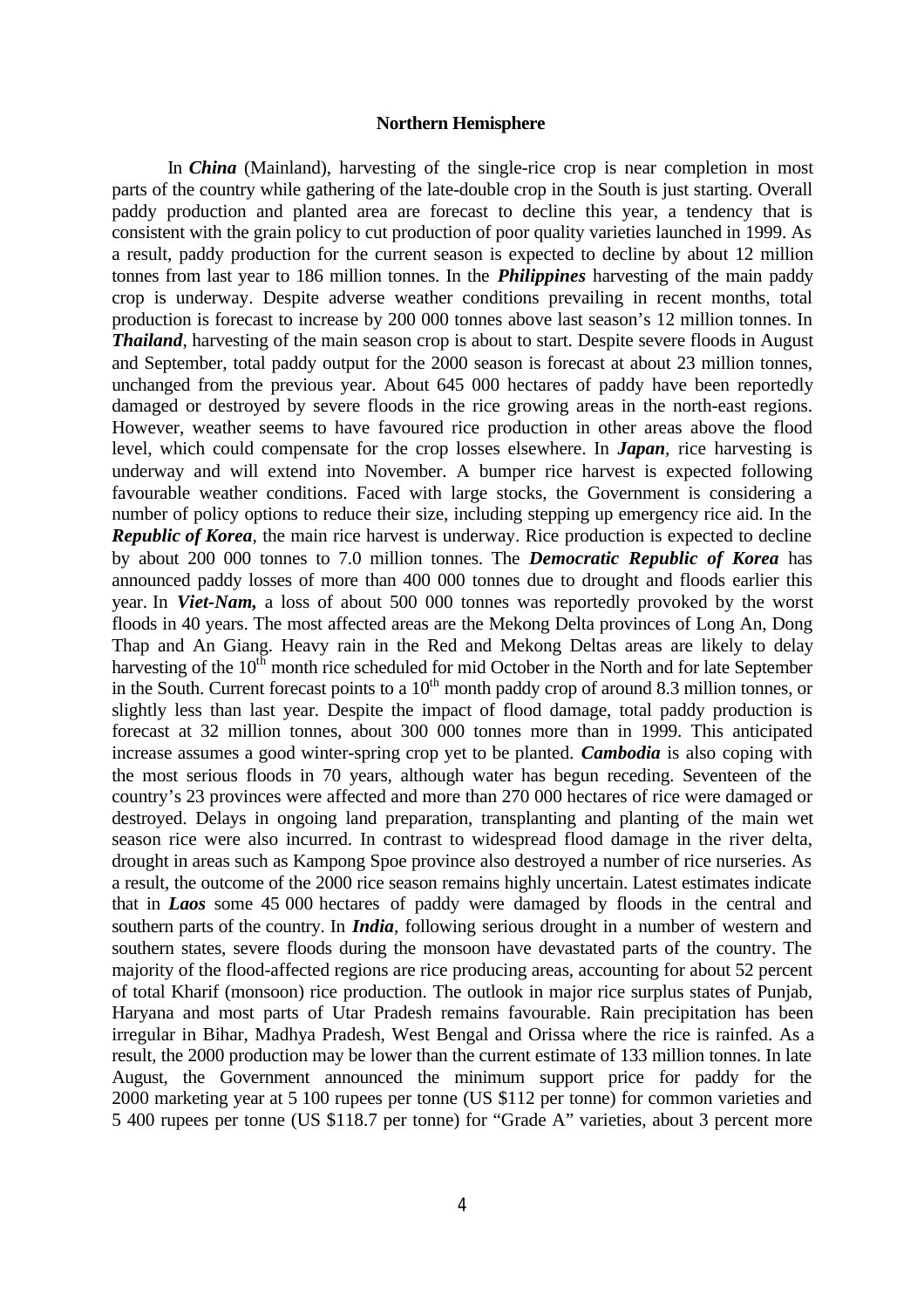than for the previous marketing year. In *Bangladesh*, the harvest of the Aus crop, the first and smallest of the three paddy crops, was completed in July/August while, for the Aman crop it will not start until November. Current forecast indicates that rice production for the 2000 season would be around 34 million tonnes, almost similar to the previous year. However, the bulk of the 2000 production is subject to the performance of the irrigated Boro crop to be harvested in early 2001. In *Myanmar*, gathering of the main monsoon crop will begin in November. The 2000 rice production is forecast at 20 million tonnes, slightly more than last year. In *Pakistan*, harvesting is underway. Current reports indicate that, because of a reduction in planted area and yields, output could fall to 7.0 million tonnes, some 700 000 tonnes less than in 1999.

#### **Southern Hemisphere**

In *Indonesia*, harvest of the 2000 second paddy crop season is in progress and will continue through December. The 2000 rice production is forecast to reach 52 million tonnes, about 1 million tonne more than last year. A long wet season and only minor incidences of pests and diseases have contributed to this increase. Preparation for the 2001 main rice crop are just underway, for harvesting from February to June, next year. In *Malaysia*, farmers are also gathering the 2000 second crop and the outlook for the full year points to a positive outcome of about 2.1 million tonnes, close to the five-year average. In *Sri Lanka*, harvesting of the secondary and irrigated Yala paddy crop is near completion, while the main Maha crop was concluded in March. Total output for the 2000 season is expected to fall because of a drop in the Maha output reflecting unfavourable growing conditions.

#### *1.2 AFRICA*

## **Harvest is On-going in Africa Where A Number of Countries are Expected to Record an Increase in Output**

**North Africa** – In *Egypt*, the 2000 rice crop is being harvested since mid-August. Production is anticipated to reach 6.2 million tonnes, up from 5.8 million tonnes last year, mainly reflecting a 5 percent increase in plantings and generally favourable growing conditions.

West Africa – The 2000 harvest has started in the sub-region. Crop conditions are mixed, as some countries have benefited from good weather, while others have suffered from a serious lack of precipitation. In some instances, civil unrest continues to disrupt agricultural activities with negative consequences for paddy crops. In *Nigeria*, the largest rice producer in Western Africa, paddy production is expected to rise slightly above the 3.4 million tonnes achieved last year, reflecting good weather and regular rains. In *Mali*, output is expected to surge by 10 percent, reflecting abundant rainfall during the season and increased plantings. In *Sierra Leone*, resurgence of civil disturbances in early May seriously disrupted the critical planting period. Although growing conditions have been good in general, a smaller harvest is anticipated.

**Southern Africa** - The 2000 season is virtually over in the sub-region. In *Madagascar*, successive cyclones and tropical storms during the growing season caused severe damage to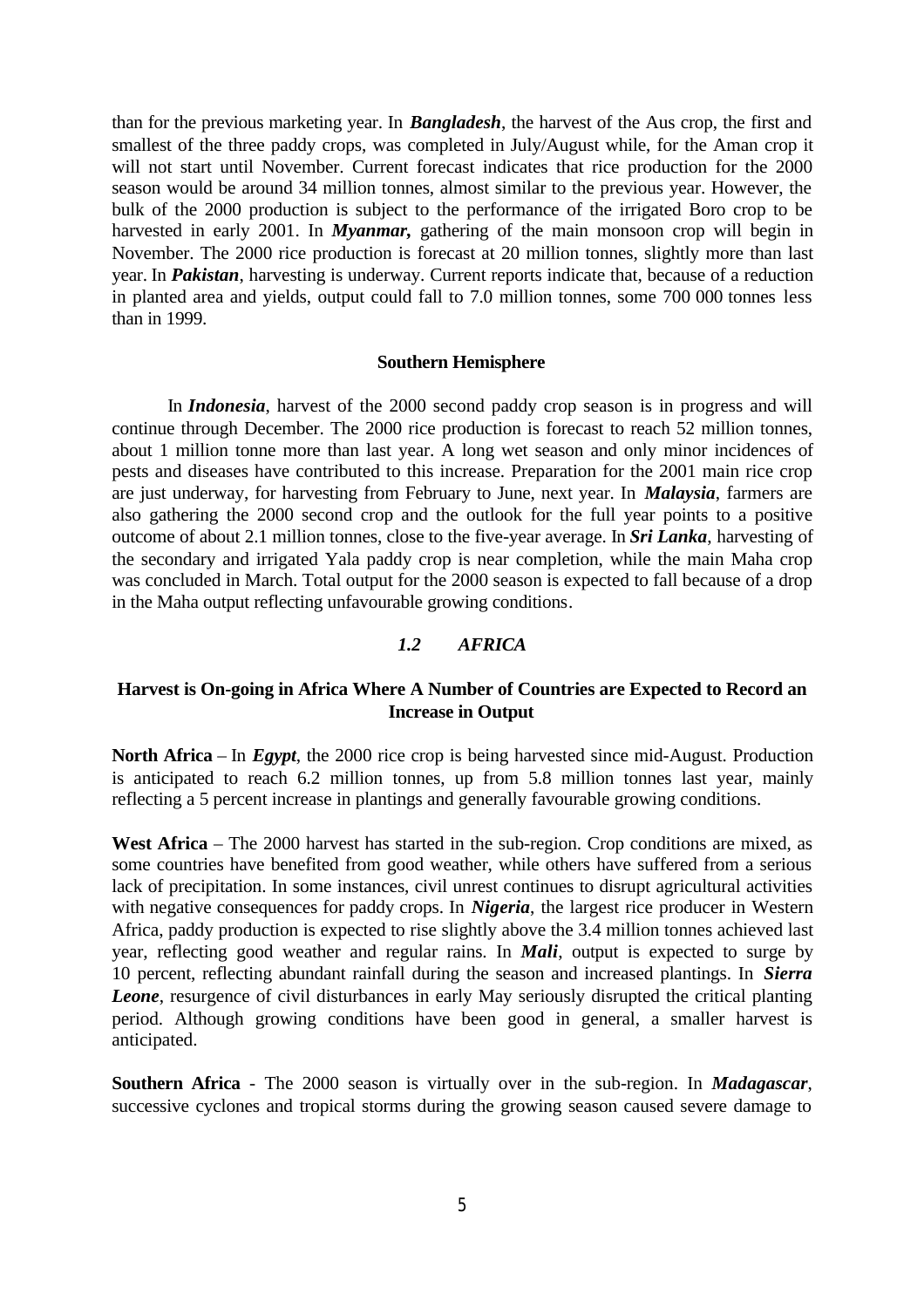crops and agricultural infrastructure in the central and northern parts of the east coast, while drought severely reduced food production in the south and central regions. As a result, the 2000 rice production is estimated to have dropped by 17 percent to 2.2 million tonnes. In *Mozambique*, the other major rice producer and the country most affected by the cyclones in April, the decline in rice production is estimated at 46 000 tonnes from the 186 000 tonnes produced last year.

#### *1.3 LATIN AMERICA AND THE CARIBBEAN*

## **Harvesting in Central America and Planting in South America. A Reduction in Output Anticipated**

In Central America, an unusually long and severe summer dry spell (canicula) has affected the 2000 harvests. Damage to the paddy crop has been reported in some areas in *El Salvador*, where the rice harvest will start in November. Output however is forecast to be about average. *Nicaragua* has also suffered from the dry spell, which has damaged some 2 200 hectares of rainfed rice. The bulk of the harvest, which is scheduled for November-December, is forecast to be average. In South America, harvesting of the 2000 paddy crops is virtually completed and the 2001 season is already in progress in some countries. In *Argentina*, where low rice prices in 1999 discouraged planting, the 2000 paddy plunged to 880 000 tonnes from 1.6 million tonnes last year. Likewise, total paddy output in **Uruguay** declined by some 200 000 tonnes to 1.1 million tonnes. In *Venezuela*, harvest is underway and a near average crop is anticipated. In *Brazil,* estimates of production for 2000 remain unchanged at 11.5 million tonnes, only slightly less than last year.

## *1.4 OTHER REGIONS*

## **Planting Preparations in Australia are Underway While Harvesting in the US and the EC is in Progress**

**Oceania –** In **Australia**, the 2000 paddy season has been concluded with output estimated at 1.1 million tonnes, compared to last year's 1.3 million tonnes. The 2001 season has already started.

**North America** – In the **United States**, harvesting is nearing completion in all rice growing states. The 2000 crop is expected to decline by 7.5 percent to 8.7 million tonnes. This significant reduction reflects a switch of land to more lucrative crops in the wake of weak rice prices at planting time. The area planted to rice is estimated to have declined from 1.4 million hectares in 1999 to 1.2 million hectares in 2000.

**Europe** – In the **EC**, the gathering of the paddy crop is still in progress in *Italy*. Production in that country is expected to remain about unchanged compared with 1999, although there is some evidence of a shift towards long grain varieties, at the expense of medium grain rice. In *Spain*, harvest of the main rice crop is virtually completed and preliminary estimates put production at about 760 000 tonnes, or 10 percent less than in the previous season. Overall output for the EC is forecast to decline by 85 000 tonnes to 2.6 million tonnes in 2000.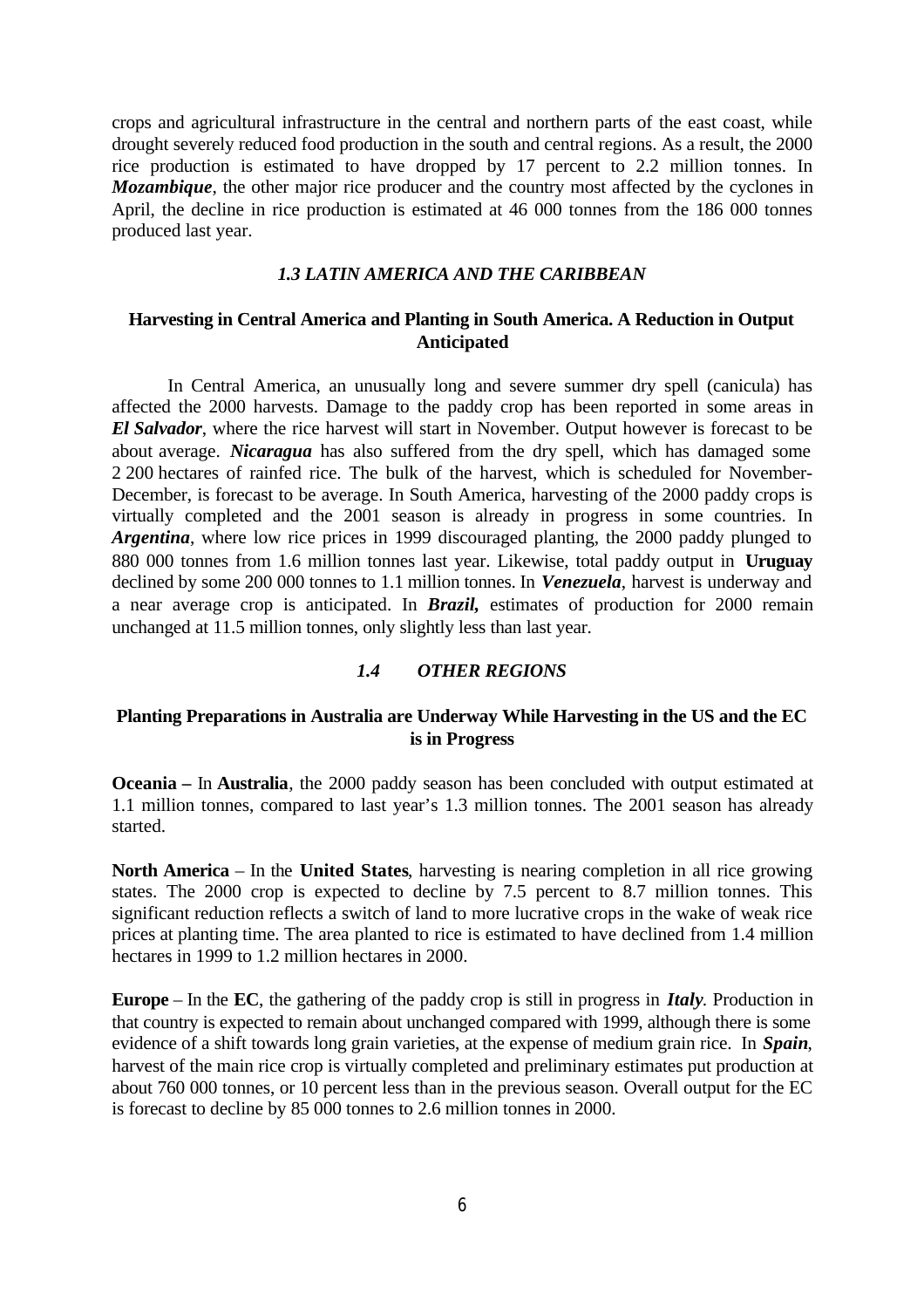Last June, the EC Commission released a proposal of a reform of the EC rice policy regime in an attempt to address the oversupply problem the Community has been facing since it started implementing its WTO commitments. The proposal considers eliminating public intervention purchases and storage, which are now compulsory when prices fall below a minimum level. The proposal, which has generated considerable discussion in the main producing countries, has not yet been ratified (see Annex).

#### **2. INTERNATIONAL TRADE IN RICE**

## **The Outlook for Rice Trade in 2000 remains unchanged – A slight recovery is expected in 2001**

The international rice market continues to suffer from weak import demand for the second consecutive year, as many of the major importing countries have been holding ample supplies following bumper crops in the previous two seasons. The current forecast for global rice trade in 2000 remains unchanged at 22.4 million tonnes in milled rice equivalent. At this level, it would be 11 percent smaller than last year and 19 percent below the 1998 peak. World trade in rice in 2001 is tentatively put at about 23 million tonnes, some 4 percent more than the current forecast for 2000. The increase is based on current prospects for ample export availabilities and the likelihood that several countries currently facing unfavourable weather conditions might need to step up imports to compensate for production shortfalls.

Although the estimate of world trade in 2000 has not changed from last report, a number of revisions have been made at the country level. On the import side, estimates for *Bangladesh* have been cut by 200 000 tonnes to 500 000 tonnes in the light of the large supplies currently held in the country following two bumper seasons. *China's* imports have also been officially lowered by 50 000 tonnes to 200 000 tonnes. Expectations of a reduced 2000/01 rice output have not reversed the prevailing tendency for domestic prices to fall. *Indonesia* recently announced its intention to suspend imports for the rest of the year. As a result, the country's forecasts for 2000 imports have been cut by 100 000 tonnes to 2.2 million tonnes. At that level, shipments into the country would be 42 percent lower than last year, adding to the bearish overall 2000 trade outlook. Imports by *Guinea* and *Saudi Arabia* were also cut by 150 000 tonnes, overall. By contrast, purchases by *Madagascar* have been raised from 90 000 tonnes to 310 000 tonnes, in the light of the poor season. Despite the woes endured by the country this year, most of the imports are expected to be made on commercial terms, with only a limited volume provided as food aid. Current import forecasts for *Sri Lanka* have also been adjusted upward following the negative outlook for production. Based on trade records for the first half of the year, shipments to the *Russian Federation* have been raised by 100 000 tonnes to 600 000 tonnes, the highest level since 1992. *India's* imports have also been adjusted upward following the announcement, last May, of a Government decision to purchase 50 000 tonnes from *Myanmar*.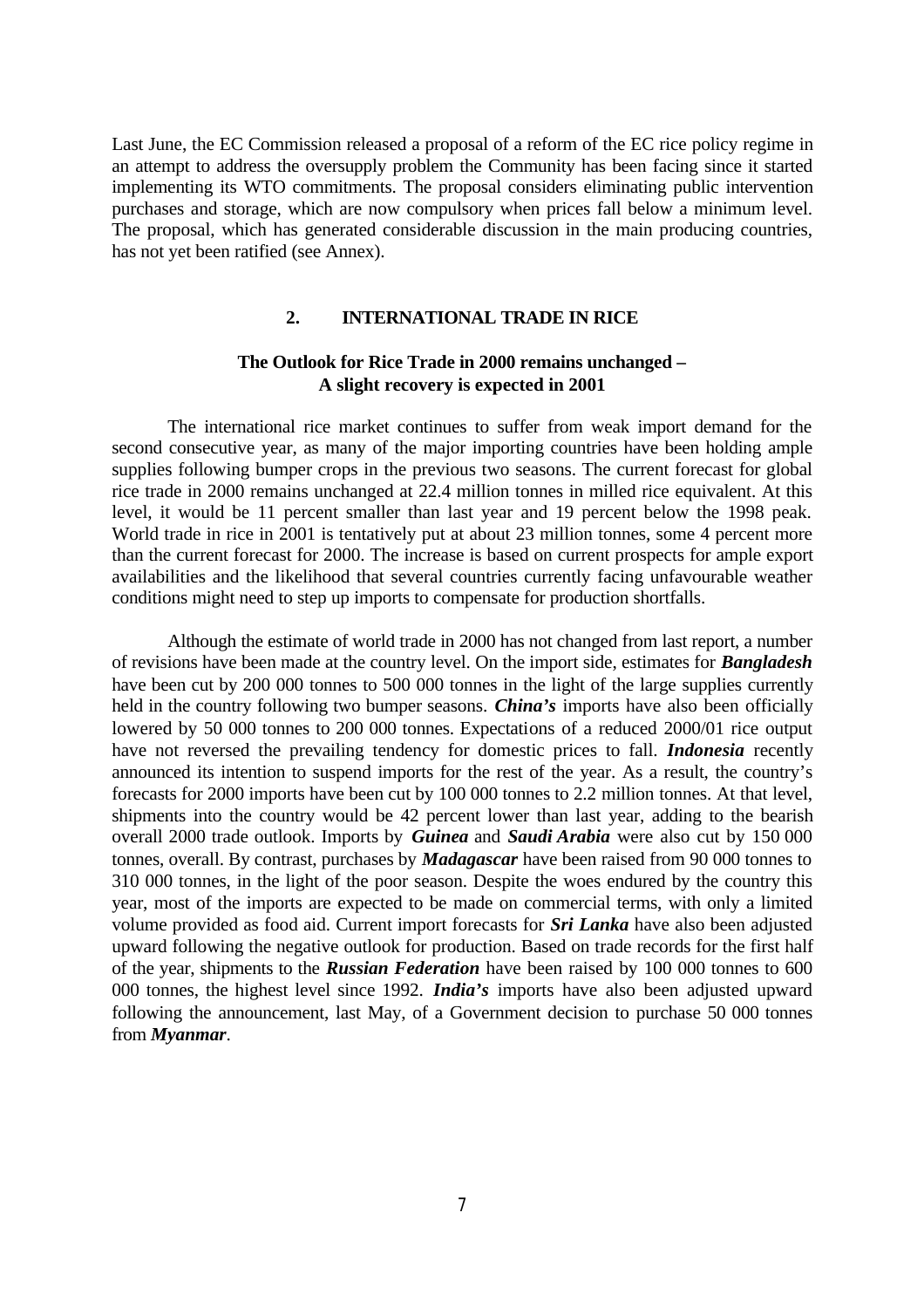

Source: China Grain Market Monthly Report, National Grain and Oils Information Centre Analysis and Forecast Department

Exports from *Viet-Nam* have been cut by 200 000 tonnes from 4 million tonnes anticipated in the last report, as the sluggish international rice market situation and the severe weather conditions are making it difficult for the country to maintain the expected pace of exports. Based on the last reported performance, *India*'s exports were also revised downwards by 200 000 tonnes from 1.5 millions tonnes, since domestic prices remain uncompetitive on the international market. Despite the stepping up of the food aid and credit programmes in the *United States*, expected shipments from the country were further adjusted downward, reflecting a poor demand from its traditional customers in Latin America and the Caribbean. By contrast, shipments from *China* (mainland) have been raised by 500 000 tonnes to 3.1 million tonnes. At that level, the country's share of the rice international market would reach 14 percent, up from 11 percent in 1999. Forecast sales from *Thailand* have been maintained at the Government targeted level of 6 million tonnes, although this will imply a stronger pace of exports during the rest of the year.

World rice trade in 2001 is tentatively forecast to increase to about 23 million tonnes. Most of the largest rice importers are expected to raise their purchases, including *Indonesia*, the *Islamic Republic of Iran*, *Nigeria* and *Saudi Arabia*. Shipments into *Iraq* and the **Democratic Republic of Korea** might also surge, to offset the production shortfall this season. The increase in trade will be met mostly through larger sales by *Thailand and Vietnam*, while exports from the *United States* might remain close to this year's level. Despite the prospects for a lower 2000 rice output, *exports of China* might keep on rising with large supplies drawn down from stocks.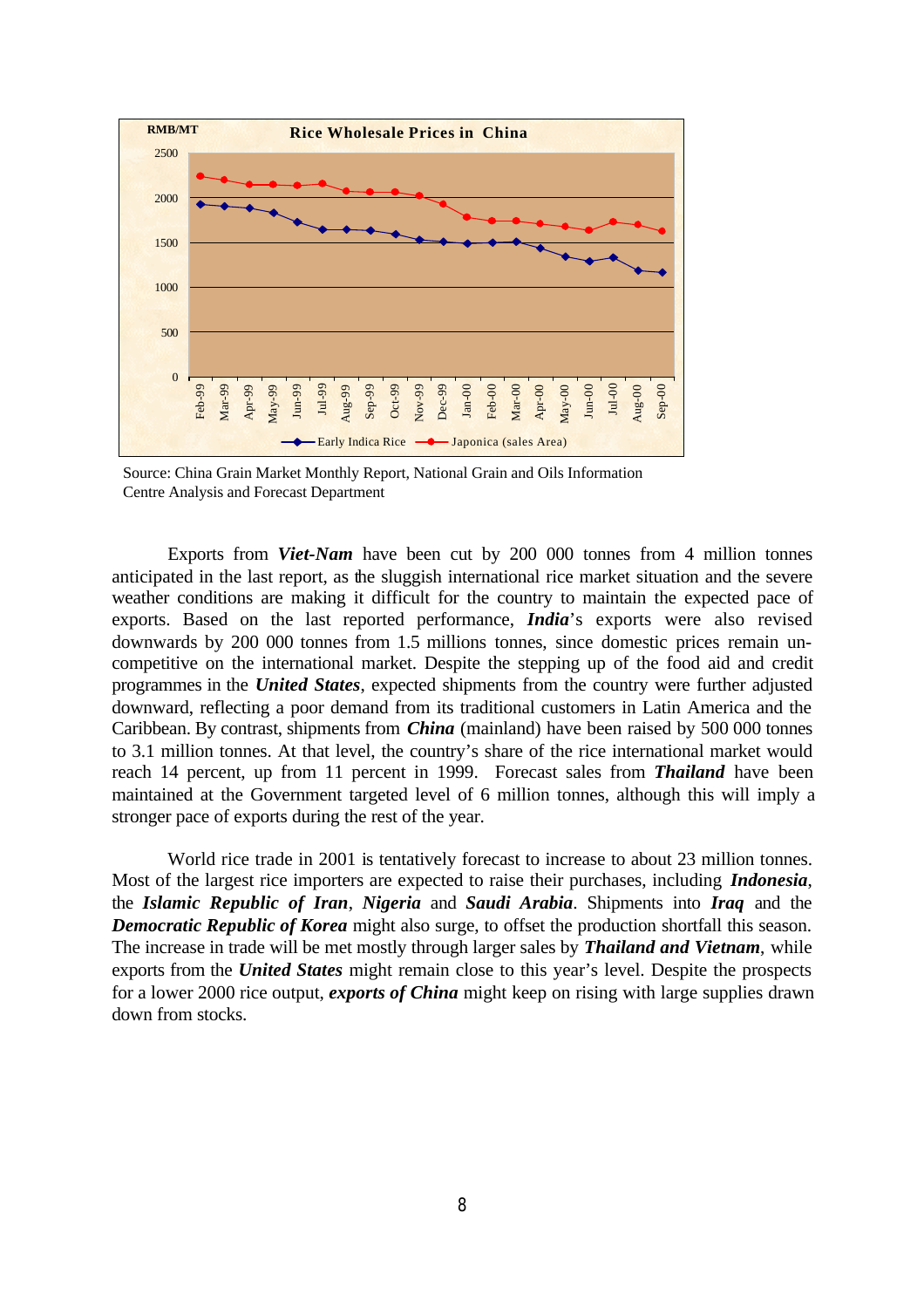#### **3. INTERNATIONAL PRICES**

## **Ample Exportable Supplies in Some Countries and Limited Import Demand Continue to Pressure Rice Prices Downwards**

Despite the weather-related difficulties currently faced by major exporters, the international rice market continues to be oversupplied and international rice prices have remained under downward pressure through September.

|      | WORLD PRICE INDICES FOR RICE |                   |         |     |
|------|------------------------------|-------------------|---------|-----|
|      |                              | FAO INDICES       |         |     |
|      |                              |                   | Quality |     |
|      |                              | Total             | High    | Low |
|      | January-December<br>Averages | $1982 - 84 = 100$ |         |     |
|      | 1993                         | 100               | 102     | 92  |
|      | 1994                         | 114               | 118     | 104 |
|      | 1995                         | 129               | 124     | 146 |
|      | 1996                         | 136               | 136     | 136 |
|      | 1997                         | 127               | 129     | 120 |
|      | 1998                         | 127               | 128     | 126 |
|      | 1999                         | 114               | 115     | 110 |
| 1999 | September                    | 112               | 114     | 107 |
|      | October                      | 107               | 109     | 100 |
|      | November                     | 107               | 108     | 102 |
|      | December                     | 105               | 106     | 99  |
|      |                              |                   |         |     |
| 2000 | January                      | 106               | 107     | 100 |
|      | February                     | 106               | 108     | 98  |
|      | March                        | 102               | 105     | 93  |
|      | April                        | 101               | 104     | 89  |
|      | May                          | 96                | 100     | 86  |
|      | June                         | 96                | 100     | 85  |
|      | July                         | 96                | 99      | 88  |
|      | August                       | 95                | 98      | 87  |
|      | September                    | 94                | 96      | 86  |

*Source: FAO*

*N.B.-The FAO indices are calculated using the Laspeyre formula. In this table, two groups representing "High" and "Low"quality rice are shown. - The Rice Export Price Index is calculated for 15 export prices.*

The FAO Export Price Index for Rice (1982-84=100) has been falling since the beginning of the year and has declined by a further one point to an average of 94 points in September. At this level, the index registered its lowest average since September of 1993. As a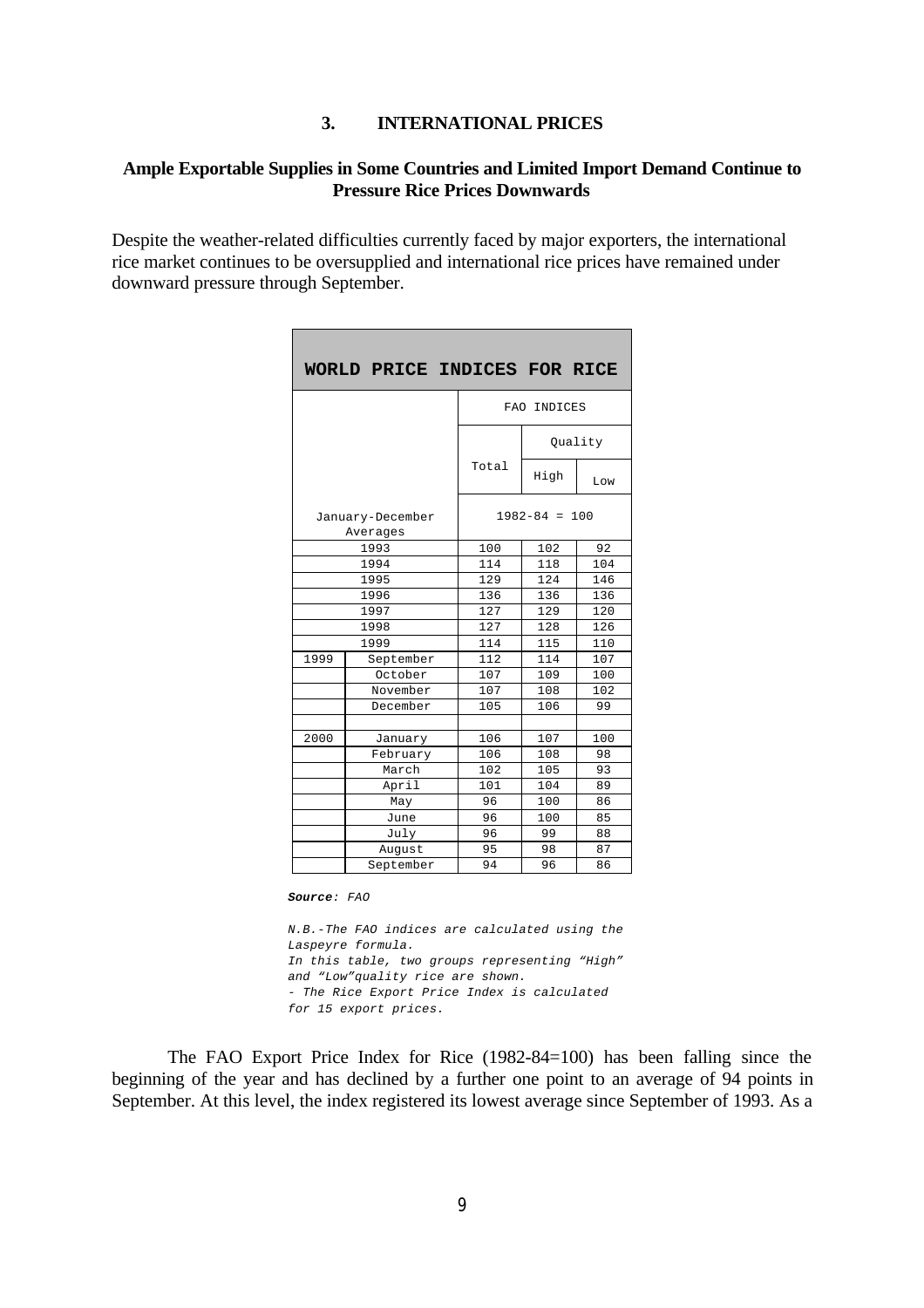result of the supply and demand imbalance, traded rice has become very competitive, a development that should benefit the lower income rice importing countries.

Between August and September 2000, the price for Thai 100%B fell by US\$ 7 per tonne to US\$ 182 per tonne, the lowest level in thirteen years. Prices continued to slide despite the Government's intervention to reverse the direction.

In June, the prices of the lower quality fully broken rice (Thai A1 Super) dropped to a historical low not seen since 1990, at US\$ 139 per tonne due to a lack of demands. Since then, the prices have eased with minor fluctuations between July and September when they remained stable around US\$ 143-142 per tonne.



In the United States, prices for the high quality No. 2/4 percent broken rice averaged US\$ 268 per tonne in September, down from US\$ 316 per tonne observed at the same period last year, but up slightly from US\$ 260 per tonne in August.

In early July, grain traders were expecting rice prices to firm up due to improved demands from Indonesia and the Philippines. However, because of Indonesia's recent decision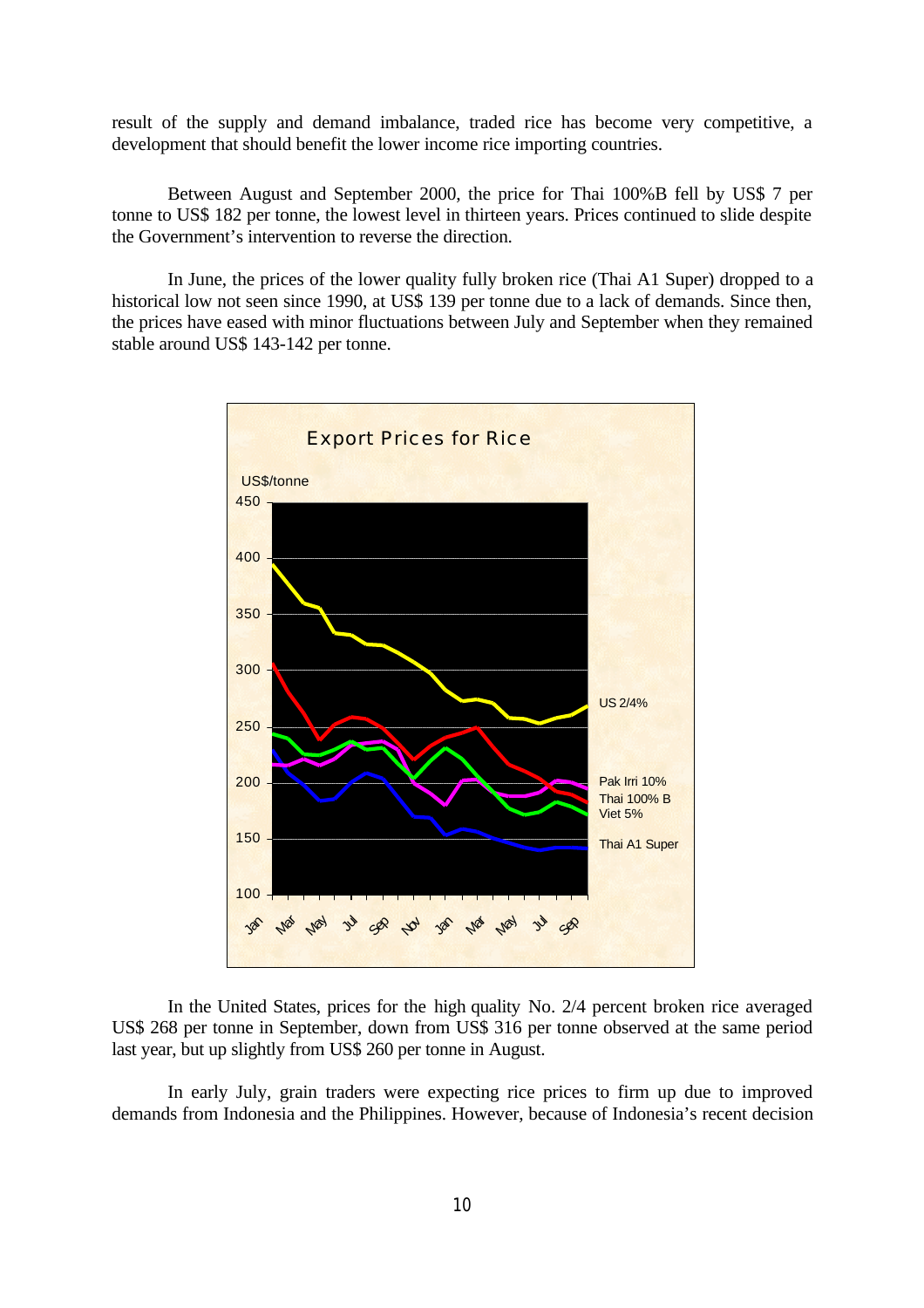to halt rice imports for the rest of the year and uncertainties regarding the Philippines' imports, hopes for a recovery in prices have dwindled.

In reaction to the very bearish international price situation, *Thailand* and *Vietnam* are considering the possibility of establishing a mechanism to sustain prices. In that connection, the two countries signed, in September, an agreement to jointly market low grade rice, in an attempt to prevent each from undercutting the other's prices in international transactions. *China* is considering joining the initiative.

| PRICES FOR RICE (f.o.b. US\$/ton)<br><b>EXPORT</b> |                               |        |               |                              |               |                        |
|----------------------------------------------------|-------------------------------|--------|---------------|------------------------------|---------------|------------------------|
| Type                                               | Effective<br>Date             | Latest | 1 week<br>ago | $\mathbf{1}$<br>month<br>ago | 1 year<br>ago | Average<br>$(82 - 84)$ |
| Thai 100B                                          | 29/09/200                     | 190    | 178           | 182                          | 213           | 236                    |
| Thai 35%                                           | 29/09/200                     | 155    | 149           | 156                          | 179           | 213                    |
| Thai<br>A1<br>Super                                | 29/09/200<br>0                | 139    | 138           | 148                          | 166           | 174                    |
| Viet 5%                                            | 29/09/200                     | 172    | 169           | 177                          | 196           | n.a.                   |
| India 25%                                          | 29/09/200<br>0                | 220    | 220           | 220                          | 245           | n.a.                   |
| Pak 10%                                            | 29/09/200<br>$\left( \right)$ | 196    | 190           | 197                          | 205           | n.a.                   |
| $2/4$ %<br>US<br>Long                              | 29/09/200<br>0                | 275    | 275           | 258                          | 308           | 393                    |

**Source:** International rice brokers, rice merchants and national sources.

*... not available n.a. not applicable*

1/ Please note that the series has changed as prices for Pakistan's Irri 15-20% are no longer available.

#### **4. STOCKS**

## **Global Stocks are forecast to rise by the end of the 1999/2000 season but a sharp contraction is anticipated for 2000/01**

FAO's latest forecast for world rice stocks at the end of the marketing **1999/2000** seasons has been revised upward to close to 62 million tonnes, or 5 million tonnes above their opening levels. However, for the marketing seasons ending in **2001**, global stocks are expected to plummet by 10 percent to approximately 55 million tonnes, as utilization is likely to outpace production. Most of the contraction is likely to originate in China, where the Government is actively pursuing the policy of reducing rice inventories and the financial losses that have been associated with their holding.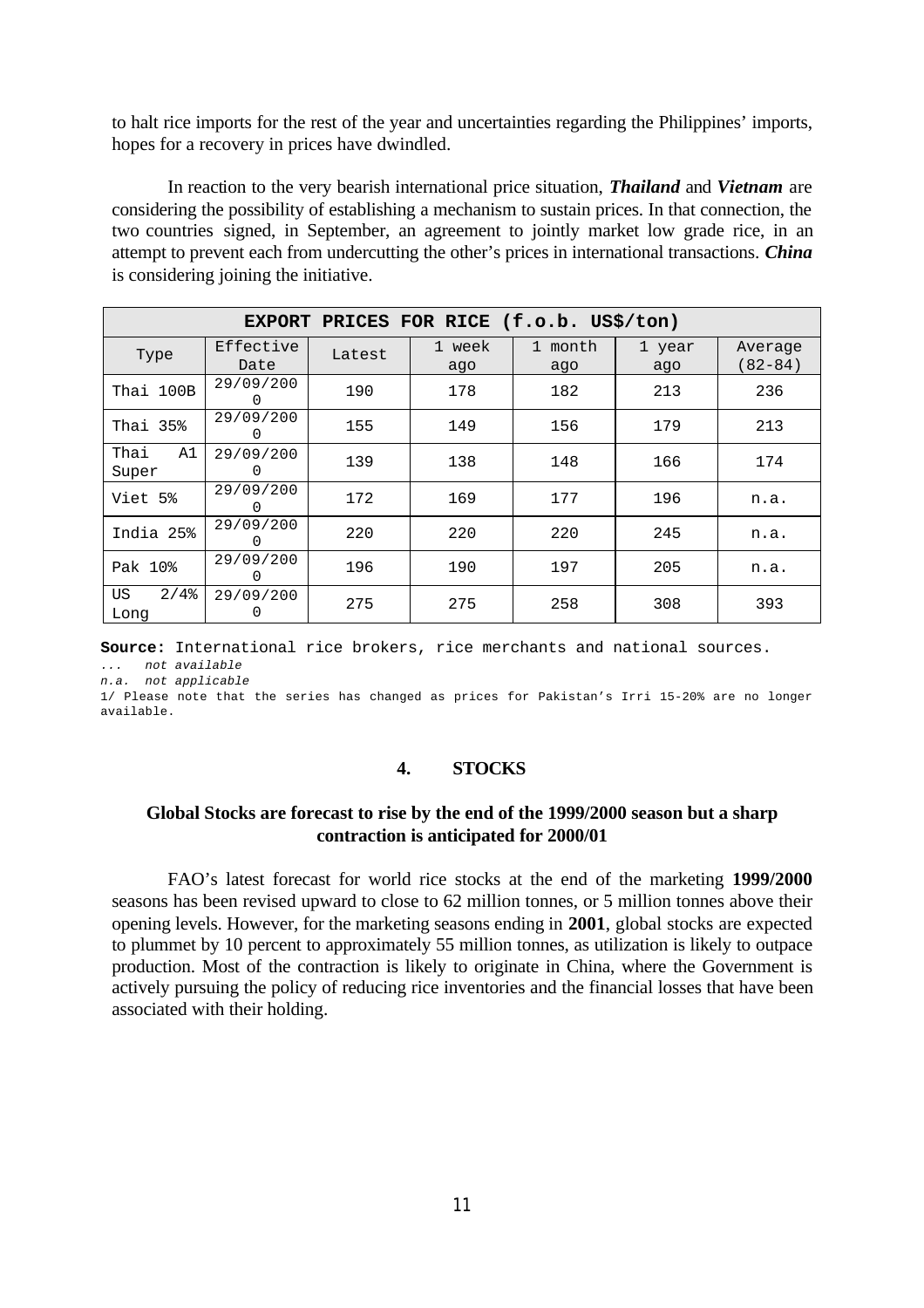#### **ANNEX**

#### **EC's Commission Proposal For A New Rice Policy Reform**

Since the implementation of the 1996/97 reform of the EC rice policy regime, the EC rice market has been in a general excess supply situation, with intervention stocks surging to 625 000 tonnes in June 2000, about 130 000 tonnes above their opening level in 1999/2000. Increases in both production and imports have contributed to the surpluses, in the face of static domestic rice consumption and the URA constraints on subsidized exports.

On  $7<sup>th</sup>$  June 2000, the EC Commission released a new proposal for a rice policy reform, for implementation in the 2001/2002 crop season, aimed at lessening the rice excess supply. The proposal centred on an abolition of the support intervention prices, bringing to an end the system of mandatory intervention purchases and stocks. Instead, support to the market when prices are low is to be provided through aids to private storage. The elimination of the support price would be compensated through an increase in the area payments to the same level as for the crops falling under the arable crop policy regime. As for these crops (mainly grains and oilseeds), rice would be subject to compulsory set-aside.

The elimination of the rice intervention price may also have important implications for imports because of the current procedure used for the estimation of the duty on milled and husked rice imports, applied since July 1995 with the implementation of the URA. Import duties on husked and milled rice are derived as the difference between a ceiling price, calculated as a percentage of the effective buying-in intervention price<sup>2</sup>, and a reference representative c.i.f. import price.

In the absence of a rice intervention price, the above method for the estimation of the duty would no longer be applicable. This might imply that imports of husked and milled rice are charged the WTO bound tariffs, as is presently the case for paddy and broken rice. However, that change would be the object of negotiation under Article XXVIII of GATT 1994 (Modification of Schedules) with the interested WTO partners.

i<br>Li

<sup>&</sup>lt;sup>2</sup> 188% for husked Japonica rice; 180% for husked indica rice; 267% for milled Japonica rice; and 263% for milled indica rice.